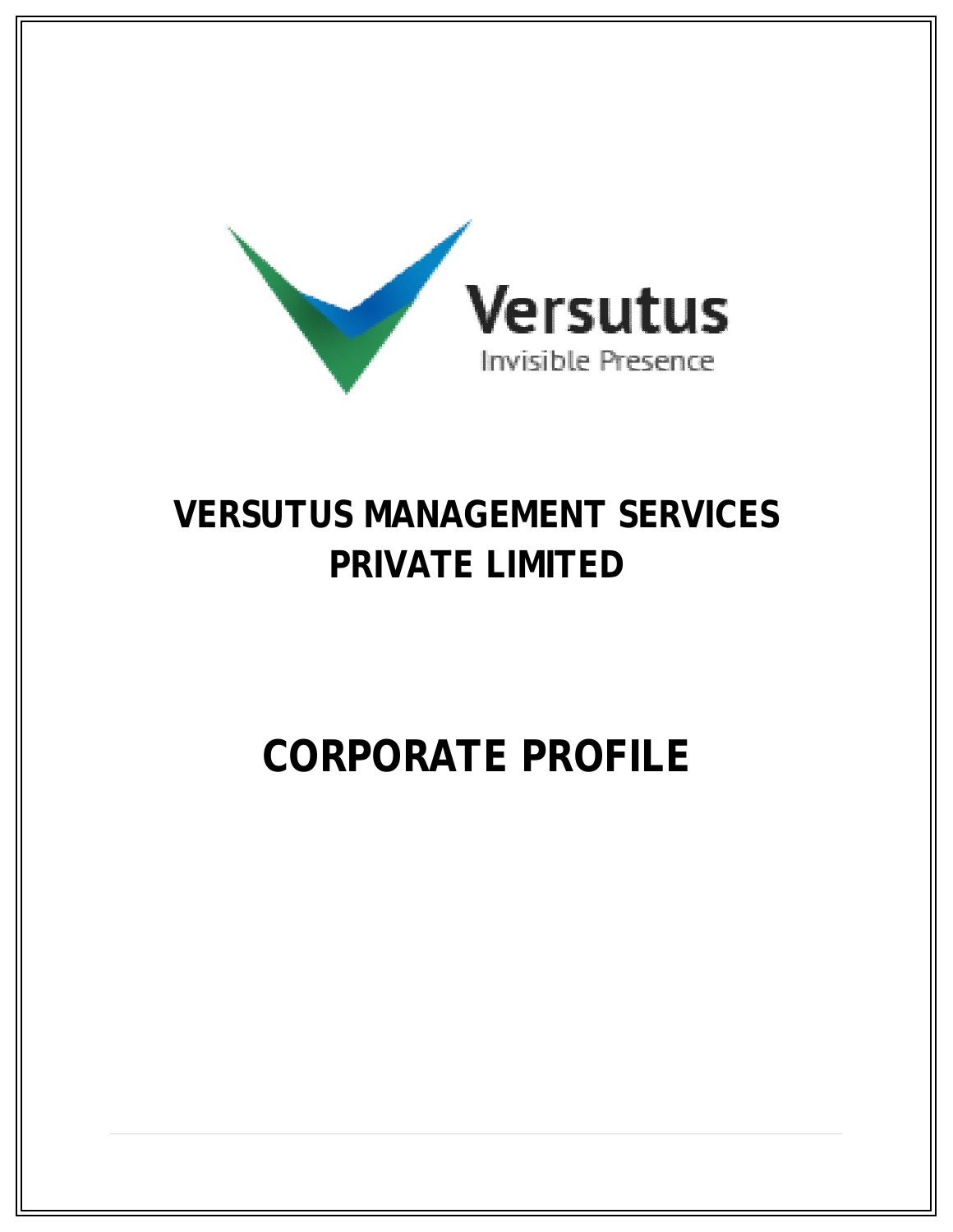

## **Versutus……..** *The invisible presence that protects*

We at Versutus are into statutory, administrative, management and compliance support services. We focus in the areas of Labour Compliances, Establishment Compliances, Factory Compliances, Contract Labour Compliances, Industrial Liasioning as well as Pay roll Processing & Compliance.

Versutus' services signify Versatility, Stratagems, Innovative Offering, Adroit Solutions, Dexterous, Ingenious, Clever, and Shrewd Offerings. We believe that our greatest strength lies in our extensive knowledge on comprehensive statutory & labour law compliances coupled with the human resource management processes. We build a protective aura over our clients and shield them from any kind of legal contingencies based on our decade long experience in HR & statutory compliance management.

*We are 100% compliant with the 1977 United States Foreign Corrupt Practices Act ('FCPA') and The UK Bribery Act 2010.* 

#### **Our Vision and Mission**

Vision - We endeavor to be the preferred HR & Compliance partner of the Corporate World and assure utmost Corporate Governance.

Mission - Our mission is to keep our clients abreast of all statutory compliances and to provide bespoke HR solutions, built on integrity, objectivity and reliance with our partners; by keying out commendable HR practices, and facilitating them to achieve their Mission.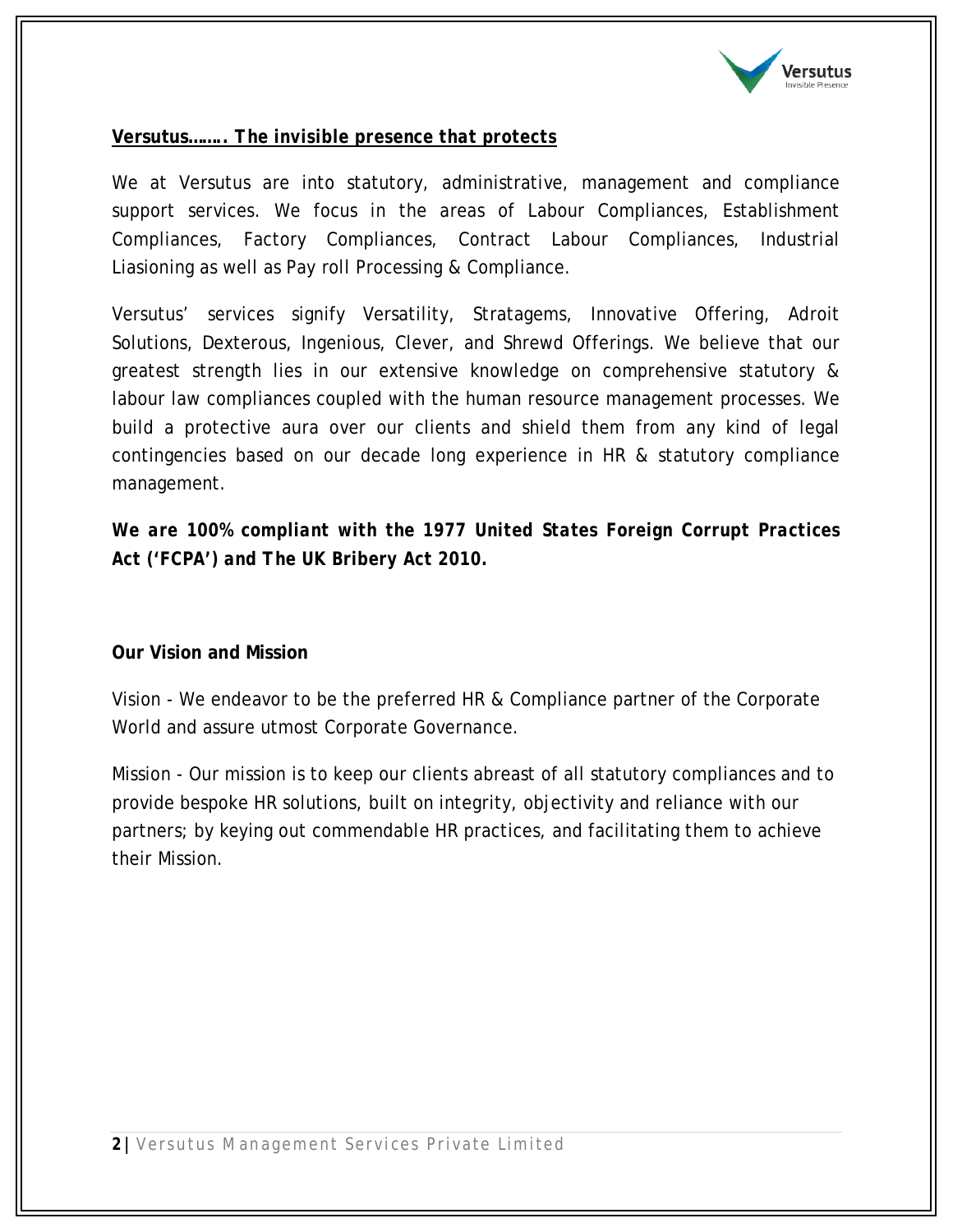

# **Our Certifications (ISO)**

We at Versutus place great emphasis on the quality, reliability and security of the services we offer. Our businesses are carried out in full compliance with the international standards on information quality and security, and we've been certified under ISO 9001:2015, ISO 14001:2015 and OHSAS 18001:2007.



In addition to the ISO certifications, we are also affiliated to reputed Management Associations of India, like Confederation of Indian Industries (CII), All India Management Association (AIMA), Madras Management Association (MAA).



ALL INDIA MANAGEMENT ASSOCIATION

#### **Our Story**

We commenced our corporate journey in 2011 and have grown from strength to strength due to the continued confidence and trust reposed on us by our esteemed customers as a result of our sustainable service models and endurance. Our clients are spread across the country and we have an illustrious list of clientele from every sphere of activity: manufacturing, logistics, warehousing, IT & ITES, service to name a few…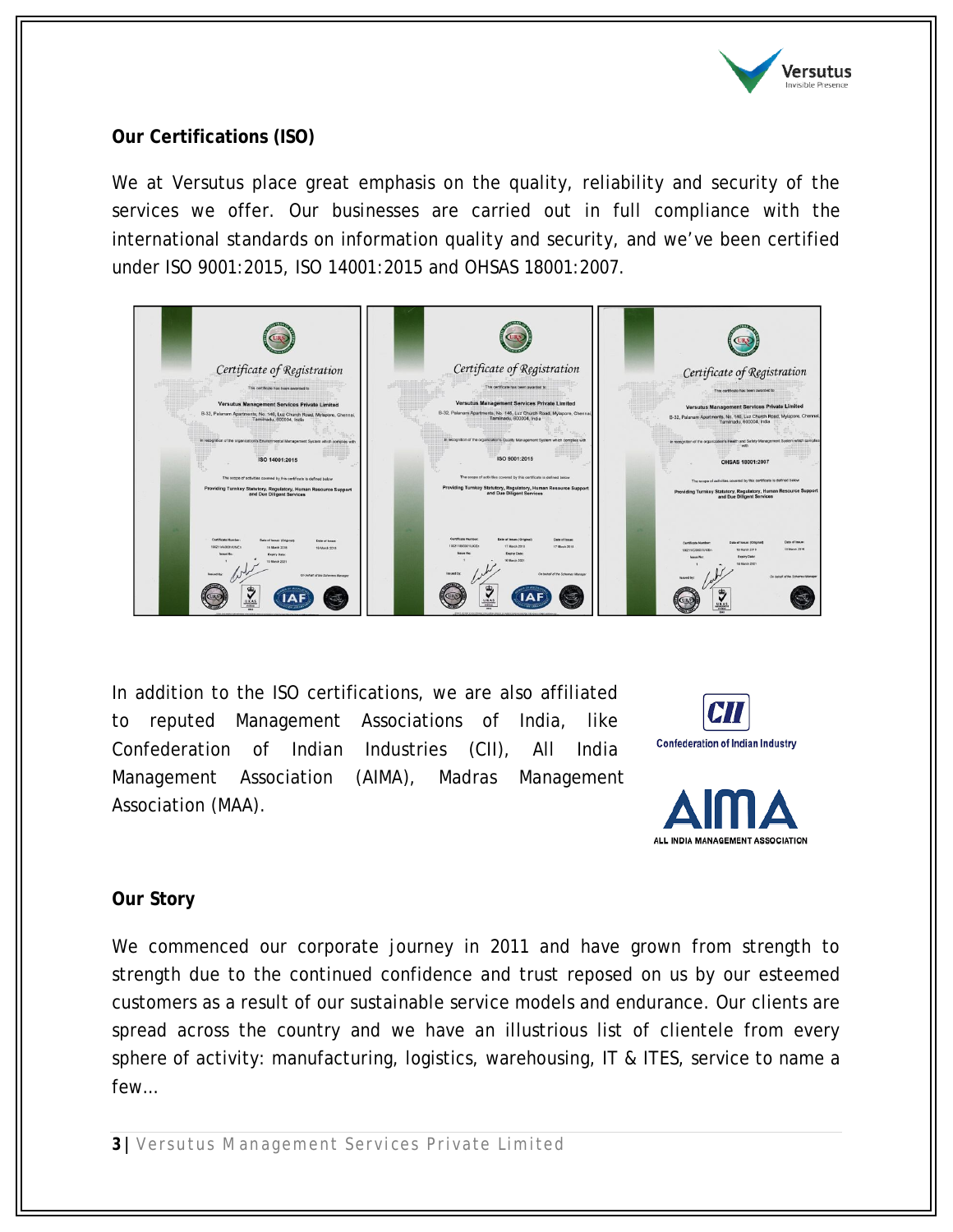

**Some of our client brands:**



**4** | Versutus Management Services Private Limited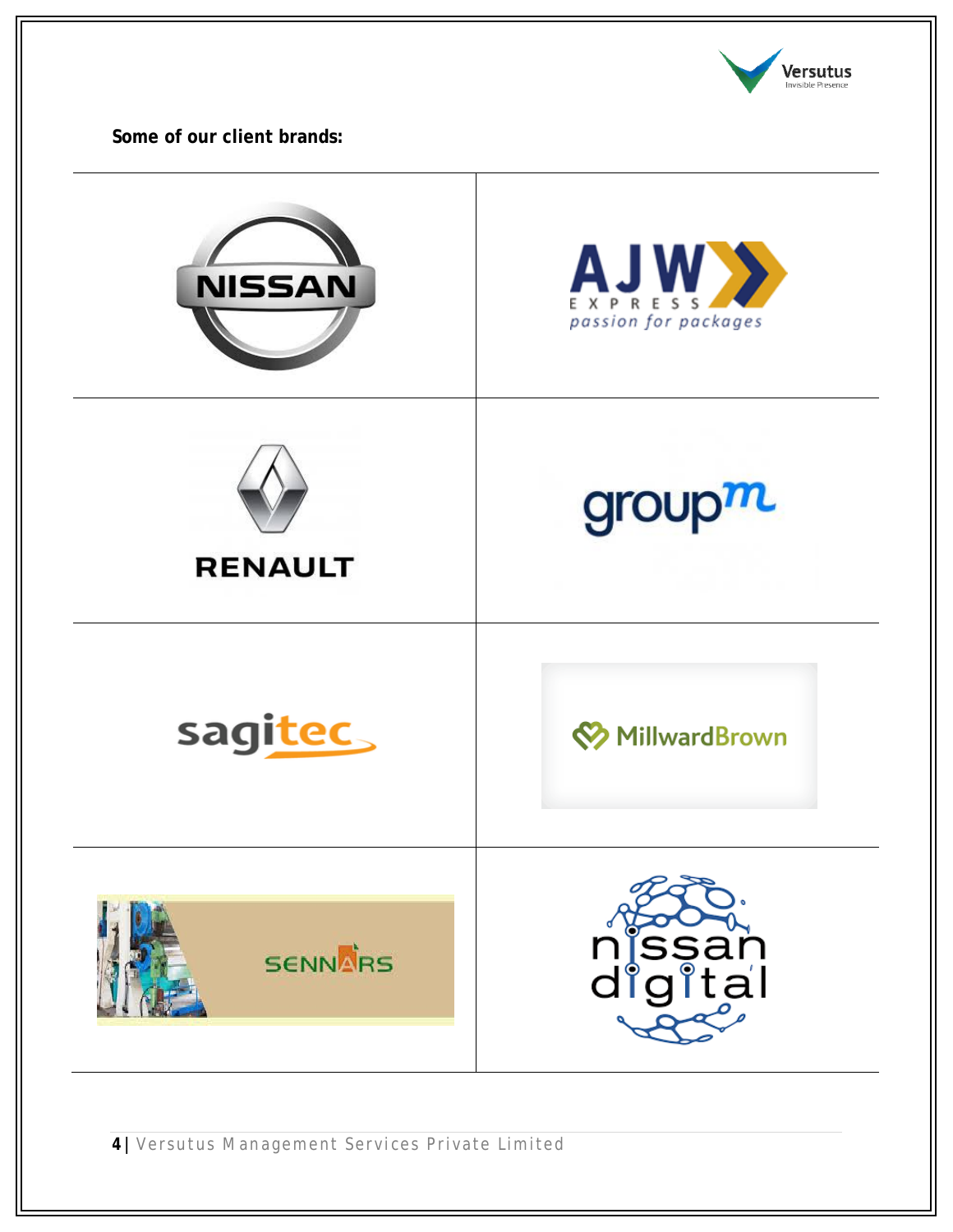

## **Versutus Offerings:**

In today's pacey markets, companies no longer just want a vendor who responds to requests at a minimal cost - they need an innovative partner who can quickly turn legal challenges & compliance hustles into strengths through compliance gradation, with minimal cash burn, and that's what we do at Versutus.

Be it a company looking to streamline initial compliances, or a seasoned enterprise seeking to monitor current compliances to perform better, we at Versutus support you at every step with our deep experience and expertise.

 $\checkmark$  Factories & Establishment setup services

We provide pre-establishment support like environmental due diligence & approvals, product certifications & clearance, taxation & labour law registrations while setting up your processes and also initiate the maintenance and safety of your processes and operations.

 $\checkmark$  Statutory Compliance Management Services

Offering a single-window solution for all your regulatory needs, we provide compliance management services under factories & industrial laws, labour laws, taxation laws and payroll processes.

 $\checkmark$  Payroll and HR Process Management

Our skill-set obtained through 10 years of affiliation and rich experience in the regulatory environment and process streamlining, our dedicated team of professionals provides the ideal solution, for the diligent management of Payroll & HR processes.

 $\checkmark$  Statutory Due Diligence Audit Services

With the necessary resources & network to do a detailed verification, investigation, or audit, the conditions of any transaction/vendor contract are vouched. We enable better and effective decision making through our vendor due diligence solution.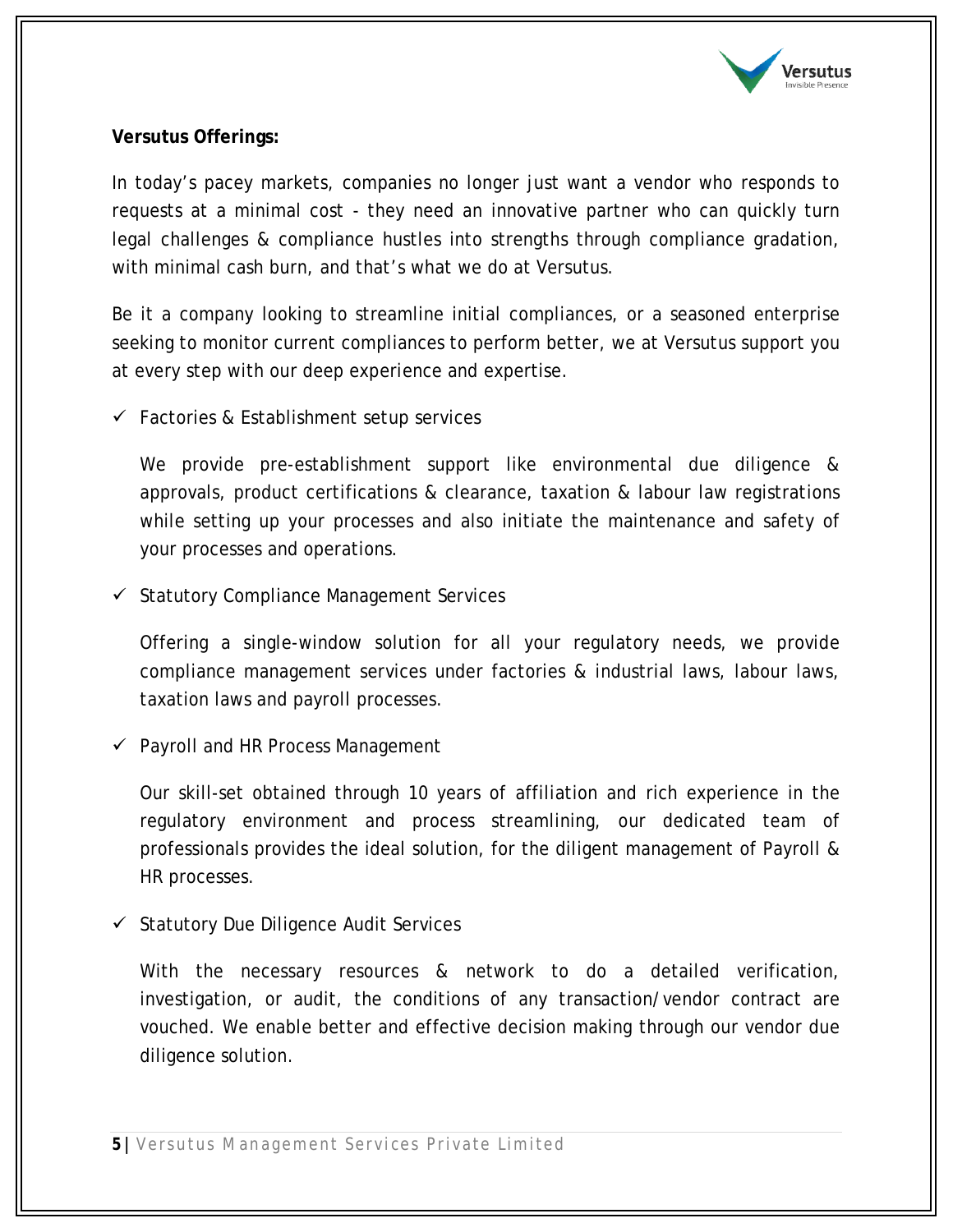

 $\checkmark$  Tax Compliance and Management Services

Our competence in taxation and finance laws enables us to wind through the complex roads of corporate taxation & compliances to provide our clients with an understanding of tax impact on business.

 $\checkmark$  Industrial liaison and Allied Services

We ensure superlative communication and facilitate in obtaining necessary approvals and permissions before commencement of business operations. We assist our clients with all permissions and approvals related to set-up of industry.

# **The Versutus Value & Focus**

We assist our clients in standardizing policies and procedures, save substantial process costs, speed up business cycles, improve turnaround time, expedite prompt reporting and make accurate & well-informed decisions, thereby scaling to higher performance



levels. We firmly believe that even though we are in the People's business we should be driven by processes.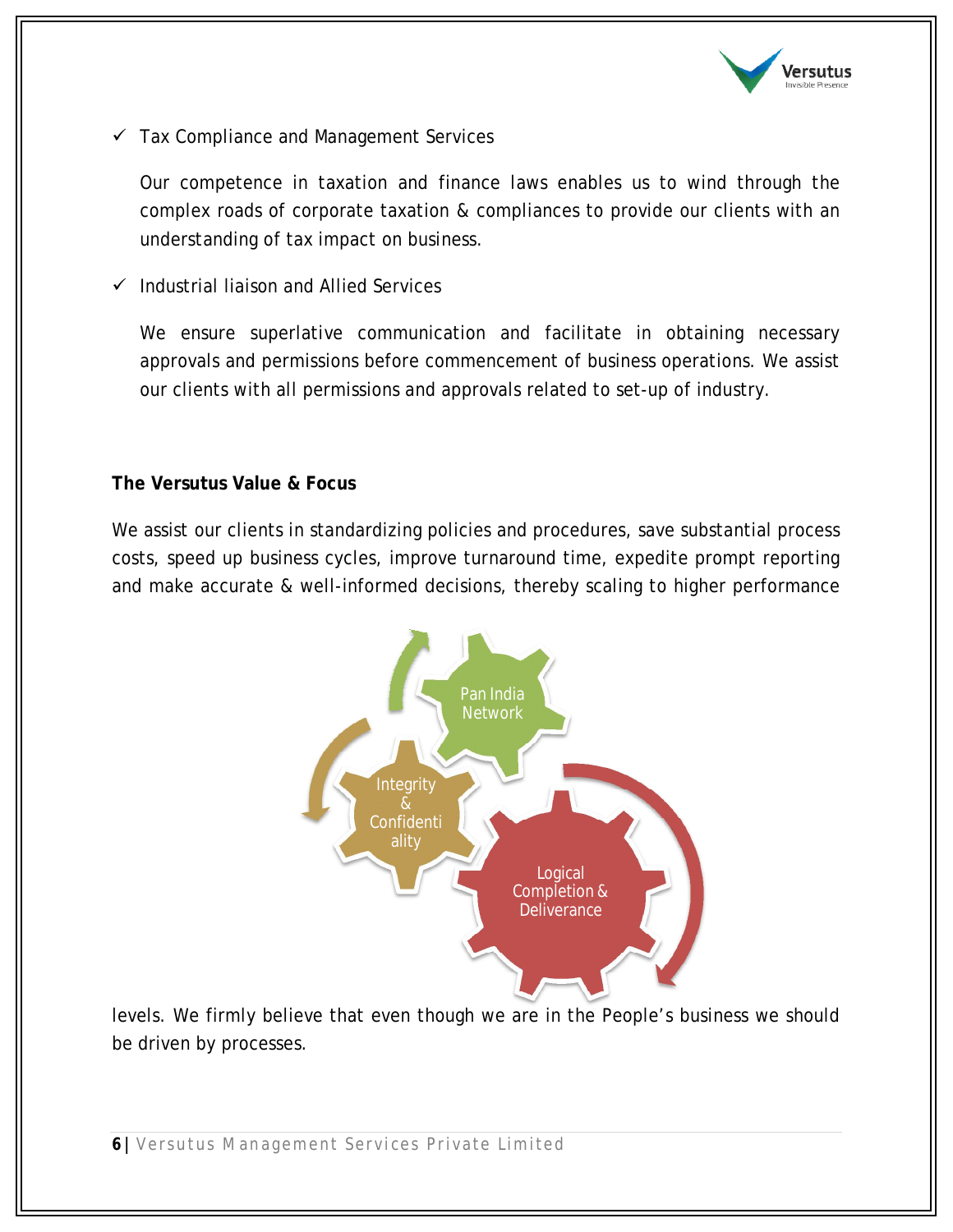

We strive to deliver excellence across the board, building on the foundations of the accumulated experience and wide knowledge base of our teams, and the continual improvement of our processes.

Versutus aims and commits itself in delivering specific client needs and requirements on time – every time, adhering to highest standards of quality and confidentiality. Our team of highly skilled people with proven track record & potential make the difference to be felt. We wish to translate the individual expertise and experience gained in the course of our practice, for the absolute benefit of our clients. .

#### **The Versutus Advantage**

We specialize in structuring our services to suit the requirements of the clients. With dedicated brains leading from the front, every client at Versutus is special and is provided the support and assistance he demands. We expand our horizon with every engagement we undertake and each such association makes us realize our true potential. Notably, in the 10-year long journey, we have crafted a niche for ourselves in the HR & Compliance segment, with absolutely no repulsive remarks or penal actions from any of the governmental authorities. We have successfully established a legacy of having no non-compliance related penalties in any of our scope of work, to any of our clients over the decade.

#### **Our Social Responsibility**

We feel and act responsibly towards the society and the areas in which we function. We adhere to the laws of the state and the local territory where we operate, and uphold professional ethics to the utmost standards. We also believe that Social Responsibility is the duty of every business, and therefore we maintain a healthy trade-off between business and the society.